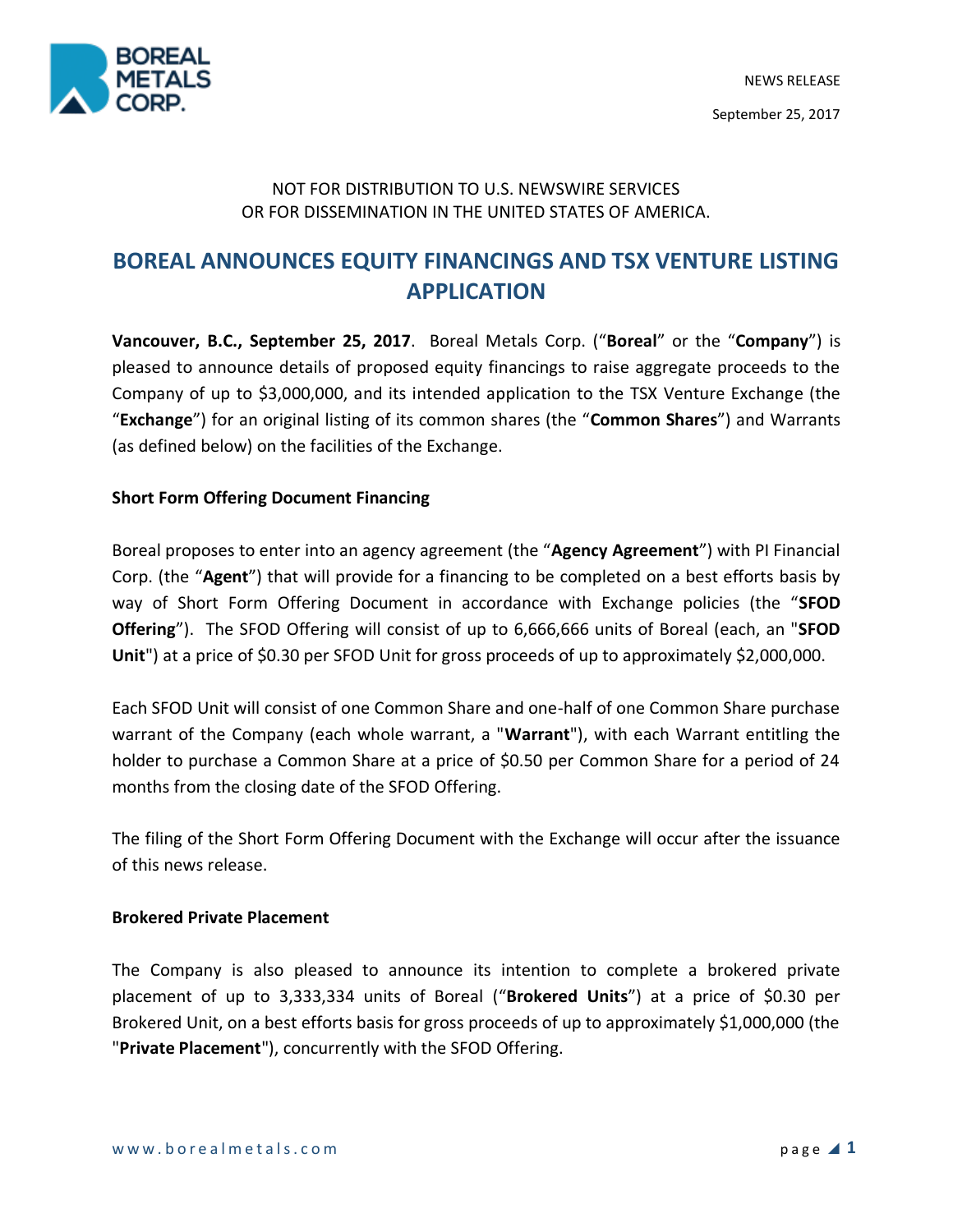

Each Brokered Unit will consist of one Common Share and one Warrant, with such Warrants having the same terms as the Warrants issuable under the SFOD Offering.

The Agency Agreement will provide that the Agent will receive a cash commission equal to 8% of the gross proceeds raised from the sale of SFOD Units and Brokered Units, and such number of non-transferable warrants ("**Agent's Warrants**") equal to 8% of the aggregate number of SFOD Units and Brokered Units sold. Each Agent's Warrant will be exercisable for one Common Share at a price of \$0.30 per Common Share for a period of 18 months from the closing date of the financings. The Agent will also receive 600,000 units as a corporate finance fee ("**Corporate Finance Units**"), with 400,000 of such Corporate Finance Units having the same terms as the SFOD Units and 200,000 of such Corporate Finance Units having the same terms as the Brokered Units.

### **Closing of Financings and Listing Application**

Closing of the SFOD Offering and the Private Placement will be subject to approval of the Exchange and other standard closing conditions, including conditional approval to list the Common Shares and the Warrants on the Exchange effective on the closing date of the financings.

All securities issued in connection with the Private Placement will be subject to a statutory hold period of four months plus a day from the closing date of the Private Placement. Securities issued in connection with the SFOD Offering will not be subject to any resale restrictions other than certain restrictions relating to the securities held by insiders and other principals pursuant to the listing rules of the Exchange and applicable securities laws. Such restrictions applicable to insiders and other principals will also apply to any securities acquired by such individuals through the Private Placement.

Proceeds from the SFOD Offering and the Private Placement will be used to fund exploration and development of the Company's Gumsberg property in the Bergslagen Region of Sweden and for general working capital and other corporate purposes of the Company and its subsidiaries, including funding of exploration activities on the Company's non-material properties, as detailed in the Short Form Offering Document, which will be filed on SEDAR at www. sedar.com.